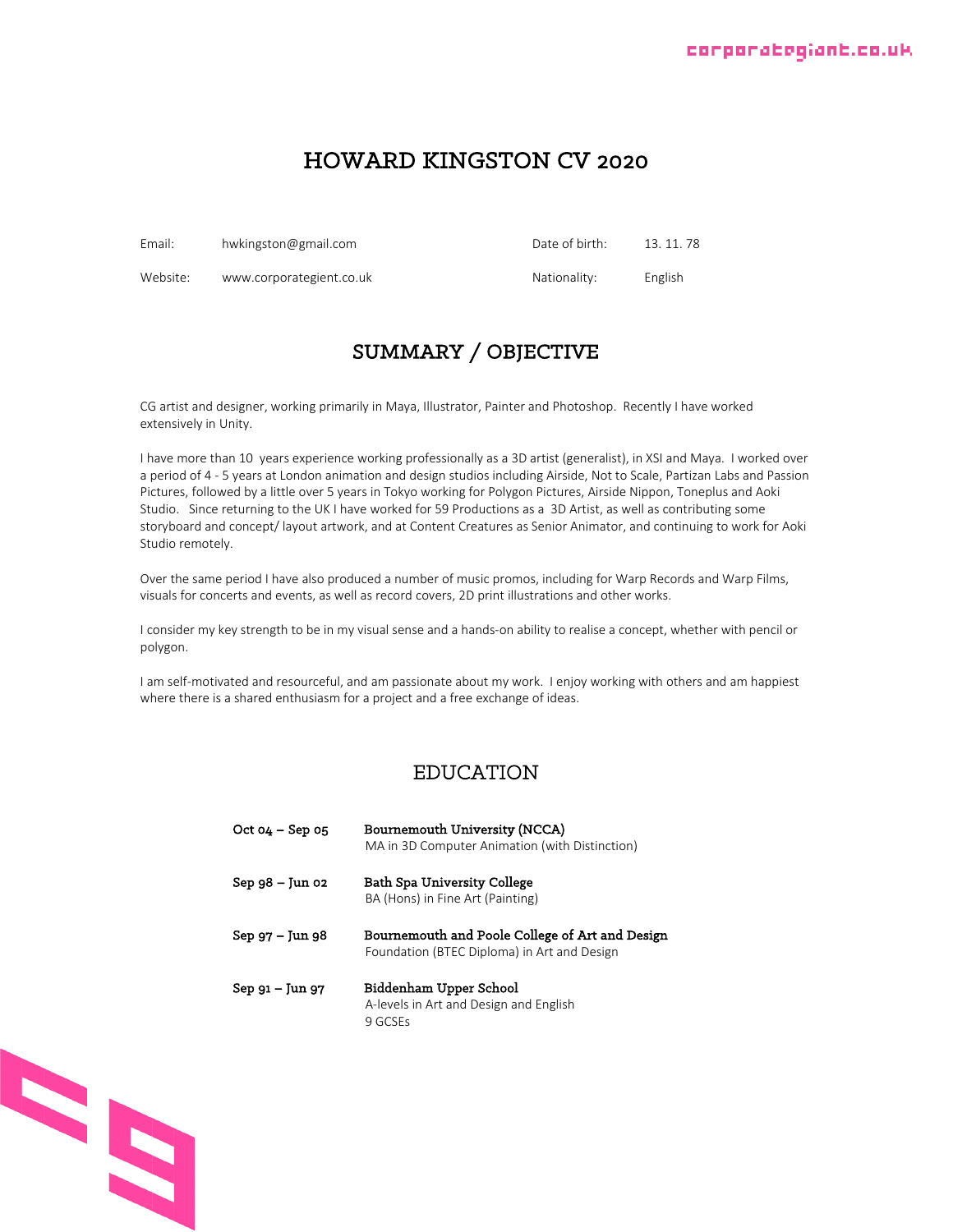## WORK

| Jul 19 – Sep 20 | Aoki Studio and Independent Illustrator<br>I have divided my time between continuing to work remotely for Aoki Studio and<br>focussing on my own work, producing illustrations and exhibiting prints, and selling<br>prints through www.howardkingston.co.uk                           |
|-----------------|----------------------------------------------------------------------------------------------------------------------------------------------------------------------------------------------------------------------------------------------------------------------------------------|
| Jan 19 – Jun 19 | <b>Content Creatures</b><br>Senior animator at Content Creatures, Dorking<br>2D and 3D Animation in Maya, Cinema 4D and After Effects, 2D Artworking in<br>Photoshop and Illustrator.                                                                                                  |
| Jun 18 - Oct 18 | 59 Productions<br>CG Artist for 59 Productions, London<br>3D Modelling in Maya, Compositing in After Effects, texturing in Photoshop.<br>Storyboard and concept artworking in Photoshop and Illustrator.                                                                               |
| Mar 13 - Jun 18 | Aoki Studio<br>Designer for Aoki Studio, Tokyo.<br>Responsibilities including 2D design and concept, Art Direction, 2D and 3D motion<br>graphics in Maya, c4D and After Effects, 3D modelling, animation and character<br>animation in Maya, Unity implementation for iOS and HTC Vive |
| Sep 14 - Oct 14 | Airside Nippon<br>CG artist for Airside Nippon (www.airside.jp), including 3D Animation in Maya and<br>Composit in After Effects, TV slot for Renault.                                                                                                                                 |
| Aug 13 - Oct 13 | Toneplus<br>Character animation in Maya and Motion Builder.                                                                                                                                                                                                                            |
| Jan 12 - Mar 13 | Polygon Pictures Inc<br>CG artist for Polygon Pictures Inc (http://www.ppi.co.jp/), Tokyo, including compositing<br>in Nuke, 2D design, matte paint and texture in Illustrator and Photoshop, 3D modelling<br>in Maya.                                                                 |

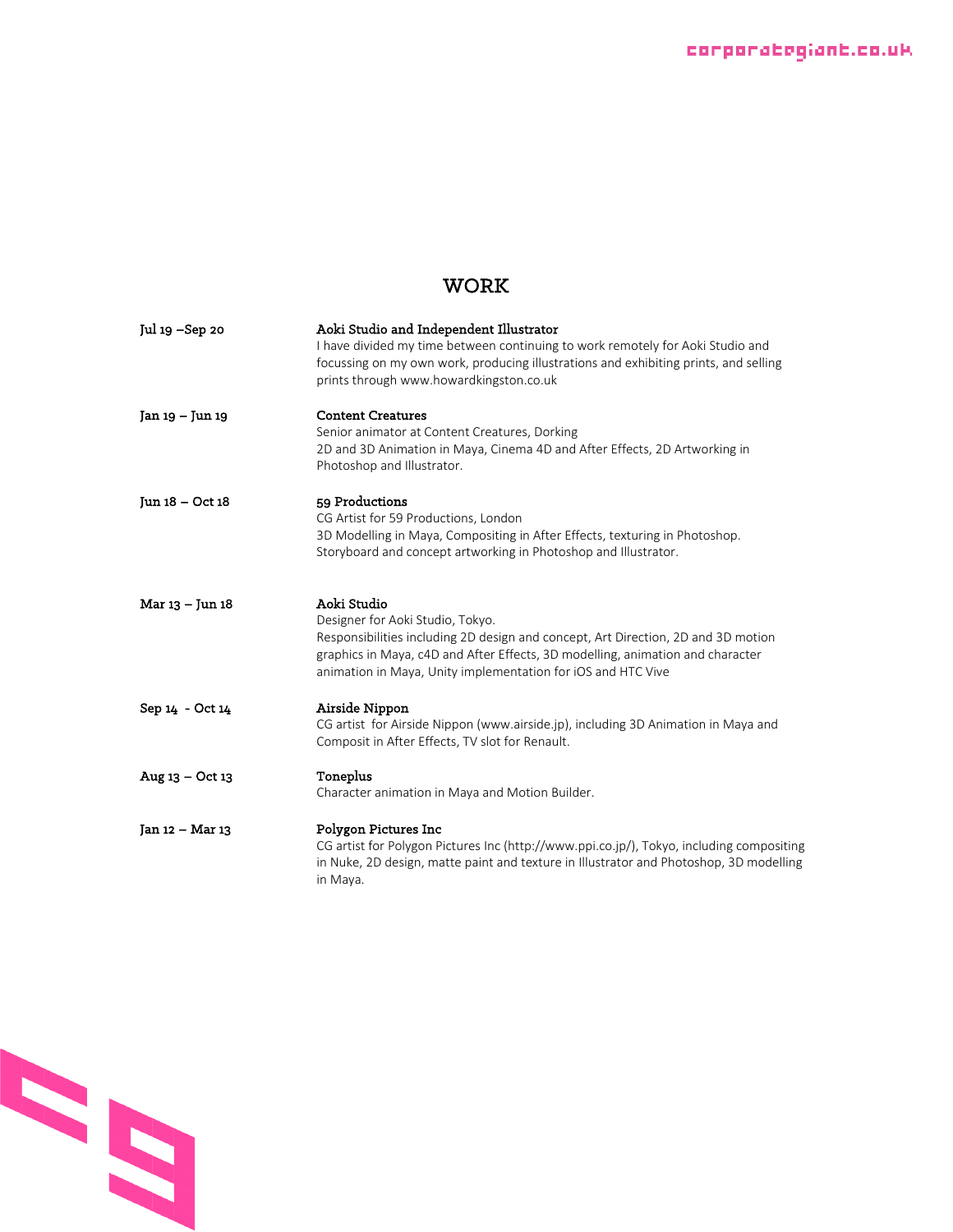#### corporategiant.co.uk

### Work- 2006 - 2011

| Oct 11 - Dec 11       | Airside Nippon                | CG artist for Airside Nippon (www.airside.jp) - Modelling and Animation I n Maya, comp in After<br>Effects                                                                                                                                                                |
|-----------------------|-------------------------------|---------------------------------------------------------------------------------------------------------------------------------------------------------------------------------------------------------------------------------------------------------------------------|
| Mar 11 - May 11       | Retro/Grade                   | Collaboration with Eno of AV:TV (www.weirdcore.tv) on music video for 'Mindfighter' by<br>Retro/Grade, commission for Sony/Deconstruction Records (www.deconstructionrecords.co.uk).                                                                                      |
| Jan 11 - Mar 11       | Aphex Tour 2011               | Collaboration with Eno of AV:TV (www.weirdcore.tv) on tour visuals for Aphex Twin.                                                                                                                                                                                        |
| Dec 10 - Dec 10       | Molinaire                     | 3D Artist with Molinaire (www.molinaire.co.uk); working on 'Flying Monsters' for the BBC,<br>including Camera Animation.                                                                                                                                                  |
| Oct 10 - Dec 10       | Zoo VFX                       | 3D Artist with Zoo VFX (www.zoovfx.com); working on 'Dino Gangs' for the BBC, including<br>Animation, Lighting and Texturing.                                                                                                                                             |
| Jun 10 – Oct 10       | Blind                         | 3D Artist with Blind (www.blind-online.com), developing animated sequences from storyboard<br>through production and post production for the AAA video game crysis 2 by crytek<br>(www.crytek.com).                                                                       |
| Mar 10 – May 10       | Aphex Tour 2010               | Collaboration with Eno of AV:TV (www.weirdcore.tv) on tour visuals for Aphex Twin.                                                                                                                                                                                        |
| Dec 10 - Dec 10       | 59 Productions                | Commission from 59 Productions (www.59productions.co.uk) to create animations for projection<br>for ambitious theatrical live concert for Jonsi Birgisson (www.jonsi.com).                                                                                                |
| $Oct$ $09 - Nov$ $09$ | Zoo VFX                       | 3D artist with Zoo VFX (www.zoovfx.com), working on 'Rome Unwrapped' for Discovery Channel,<br>including modelling texturing lighting and rendering in Maya and 3dsmax.                                                                                                   |
| Sep og – Oct og       | Not To Scale                  | 3D artist with Not to Scale (www.nottoscale.tv); work on ident for Channel 5 with Ubik<br>(www.ubik.tv).                                                                                                                                                                  |
| Jul 09 – Sep 09       | Airside                       | 3D artist with Airside (www.airside.co.uk); work on previz for Vauxhall Corsa 'C'mons' TV spot,<br>work on 2 animated shorts for Simply Health (www.simplyhealth.co.uk).                                                                                                  |
| Jul 09 - Aug 09       | Beaminster<br>Animation       | Presentation, Tutoring and Technical Assistance for Animation Workshop                                                                                                                                                                                                    |
| Apr 09 – Jun 09       | Not To Scale                  | 3D artist with Not to Scale (www.nottoscale.tv); work on TV spots, website and print content for<br>Zurich Connect (www.zurich-connect.co.uk)                                                                                                                             |
| Dec 08 - Mar 09       | Airside                       | 3D artist with Airside (www.airside.co.uk); work on website content and animated short for Vitsoe<br>(www.Vitsoe.com).                                                                                                                                                    |
| Sep 08 - Feb 09       | <b>Family Galaxy</b>          | Commission from Warp Films (www.warpfilms.com) / Warp Records (www.warprecords.com) for<br>a music promo for Family Galaxy by Tim Exile.                                                                                                                                  |
| Jul 08 - Aug 08       | Beaminster<br>Animation       | Presentation, Tutoring and Technical Assistance for Animation Workshop                                                                                                                                                                                                    |
| May 09 – Jul 09       | SPOV                          | 3D artist with SPOV (www.spov.tv); work on Ten Ways to Save the Planet for Discovery Channel,<br>including modelling, texturing, lighting and animation.                                                                                                                  |
| Apr 08 – May 08       | Dirty UK                      | 3D artist with Dirty UK (www.dirtyuk.net); work on promo including modelling, texturing and<br>lighting.                                                                                                                                                                  |
| Oct 07 - Mar 08       | Airside                       | 3D artist with Airside (www.airside.co.uk); texturing modelling and animation on a short film for<br>the Live Earth initiative, promoting awareness of climate change.                                                                                                    |
| Sep 07 – Oct 07       | Dirty UK                      | 3D artist with Dirty UK (www.dirtyuk.net); work on promo including modelling, texturing and<br>lighting.                                                                                                                                                                  |
| Jul 07 - Aug 07       | <b>Passion Pictures</b>       | 3D Artist with Passion Pictures (www.passion-pictures.com); modelling, animation, lighting and<br>texturing for Idyllic Lake ad for 'Surf With Essential Oils'                                                                                                            |
| Jun 07 – Jul 07       | Atlantic Digital (Zoo<br>VFX) | 3D Artist with Atlantic Digital (www.atlanticproductions.tv/digital.html); work on Lost Worlds<br>series for The History Channel including modelling, texturing and animation in Maya for Lost<br>Superpower of the Bible, Stalin's Supercity and Secret A-Bomb Factories |
| Jun 07 – Jul 07       | Airside                       | 3D artist with Airside (www.airside.co.uk); texturing modelling and animation on a short film for<br>the Live Earth initiative, promoting awareness of climate change.                                                                                                    |
| May 07 – Jun 07       | Partizan Lab                  | 3D artist with Partizan Lab (www.partizanlab.com); texturing modelling and animation on a Great<br>British Food ad for Sainsbury's, blending CG, stop-motion and live footage.                                                                                            |
| Mar 07 – May 07       | Jellyfish Pictures            | 3D artist with Jellyfish Pictures (www.jellyfishpictures.co.uk); texturing modelling and animation<br>on Fight For Life, Bafta award winning TV series for the BBC exploring the capacity of the human<br>body to adapt and survive.                                      |
| Sep 06 - Feb 07       | Because to Why                | Collaboration with Johnny Galloway on short promo for Because to Why by Mira Calix for Warp<br>Records (www.warprecords.com).                                                                                                                                             |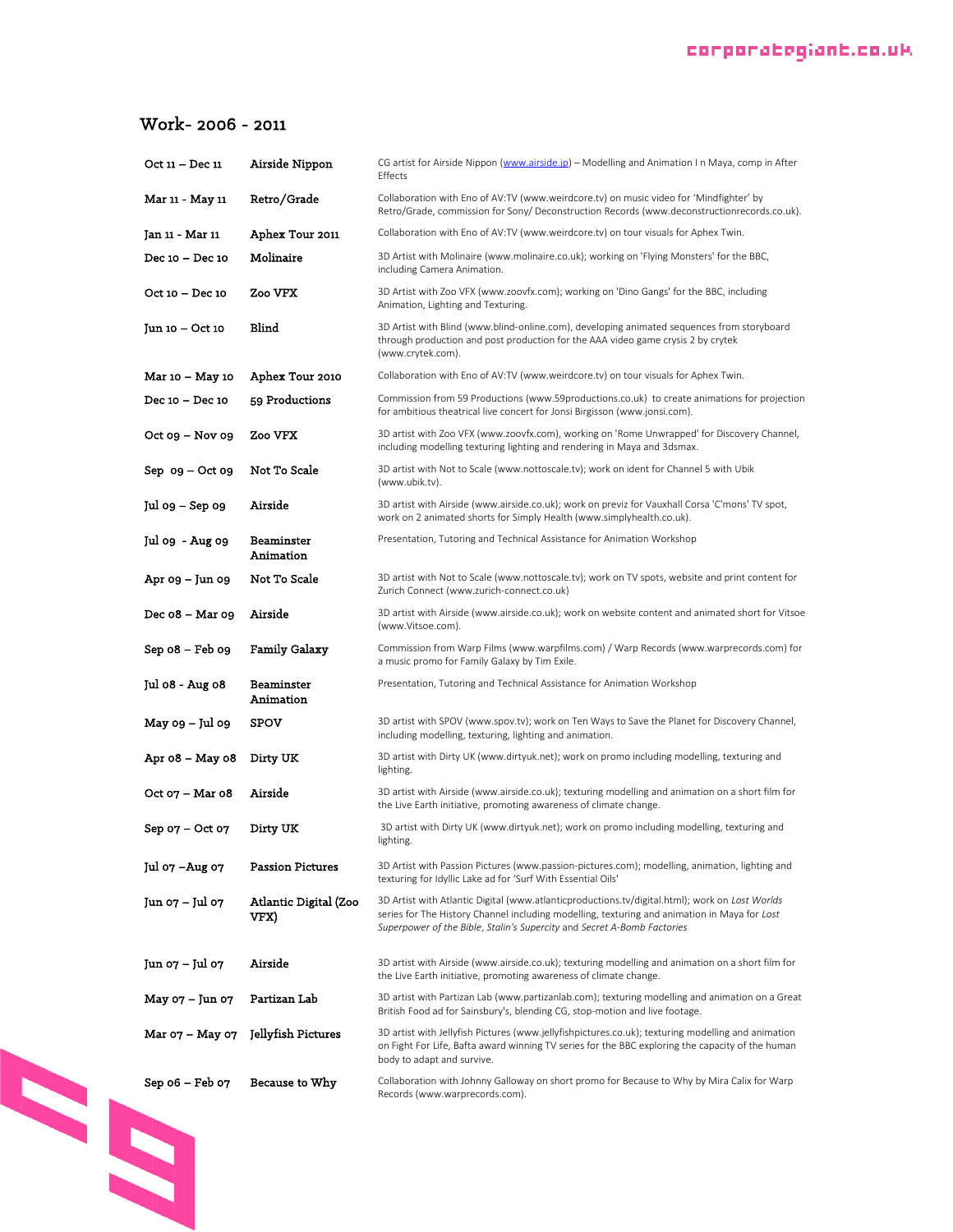## TECHNICAL SUMMARY

I have worked in 3DCG primarily in Maya (and Softimage XSI, now defunct), and occasionally in 3D studio Max and Cinema 4D.

I have worked extensively in compositing in After Effects, and worked increasingly on design and concept artworking in Photoshop, Illustrator and Painter.

I have an arts background and my skill set skews towards the arts side - key frame animation, modelling, texturing, as well as drawing, painting etc, Having worked most often as a generalist in relatively small studios I have a broad working knowledge of most aspects of production.

|                     | Level                   | Primary   | Experience |
|---------------------|-------------------------|-----------|------------|
| Maya                | Advanced                | $\bullet$ | 8 years    |
| C <sub>4</sub> D    | Intermediate            |           | 2 years    |
| Unity               | Intermediate - Advanced | $\bullet$ | 2 years    |
| Zbrush              | Intermediate            |           | 5 years    |
| Mudbox              | Intermediate            |           | 3 years    |
| Adobe Photoshop     | Advanced                | $\bullet$ | 13 years   |
| Adobe Illustrator   | Advanced                | $\bullet$ | 5 years    |
| Corel Painter       | Intermediate - Advanced |           | 2 years    |
| Adobe After Effects | Advanced                | ٠         | 4-5 years  |
| Nuke                | Intermediate            |           | 1 year     |
| Sonic Foundry Vegas | Advanced                |           | 3 years    |